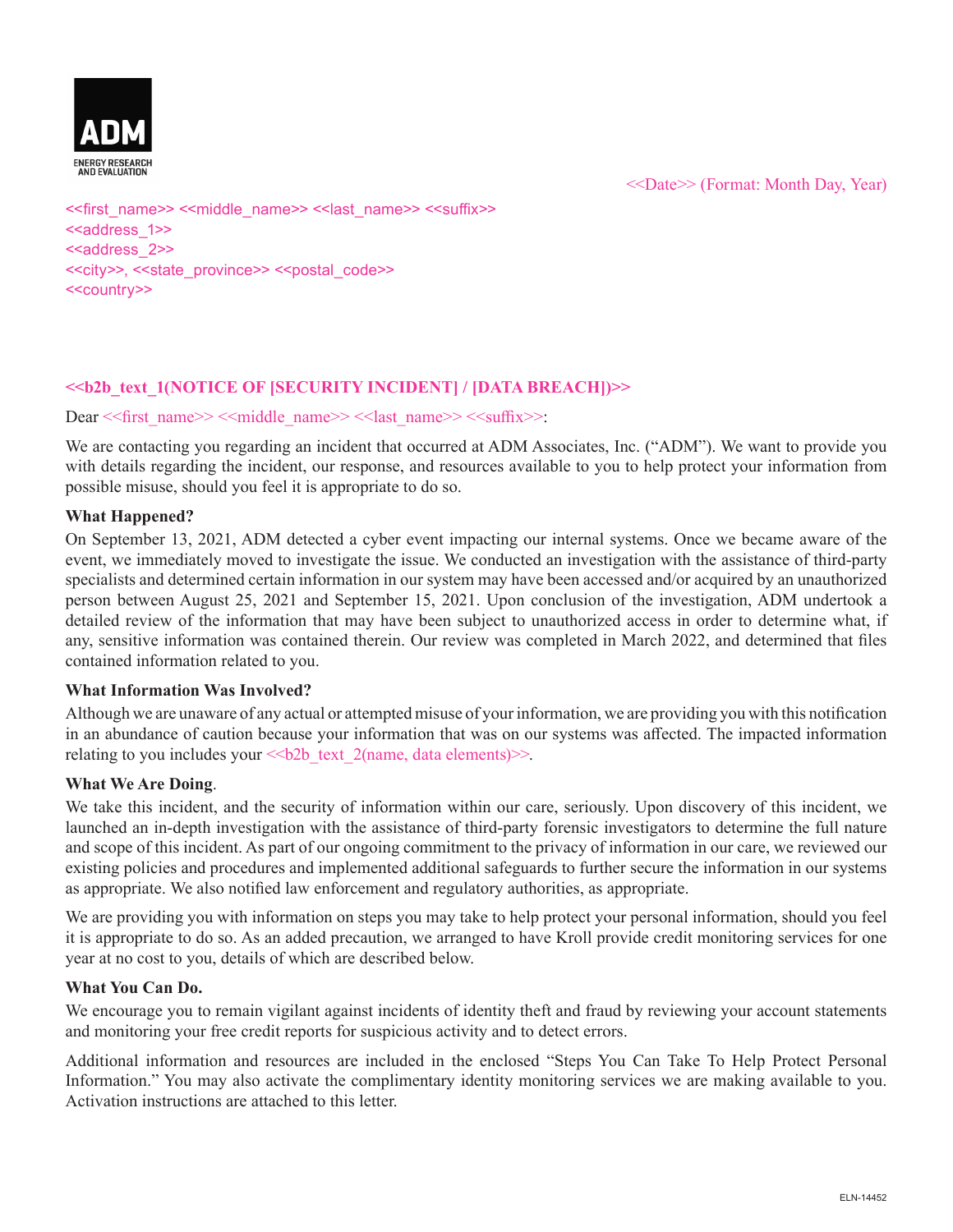# **For More Information.**

We understand you may have questions about the incident that are not addressed in this letter. To ensure your questions are answered promptly, please contact our dedicated response line at 1-???-???-????, Monday through Friday from 9:00 a.m. to 6:30 p.m. Eastern Time.

Sincerely,

Odwolderd.

David Diebel Principal ADM Associates, Inc.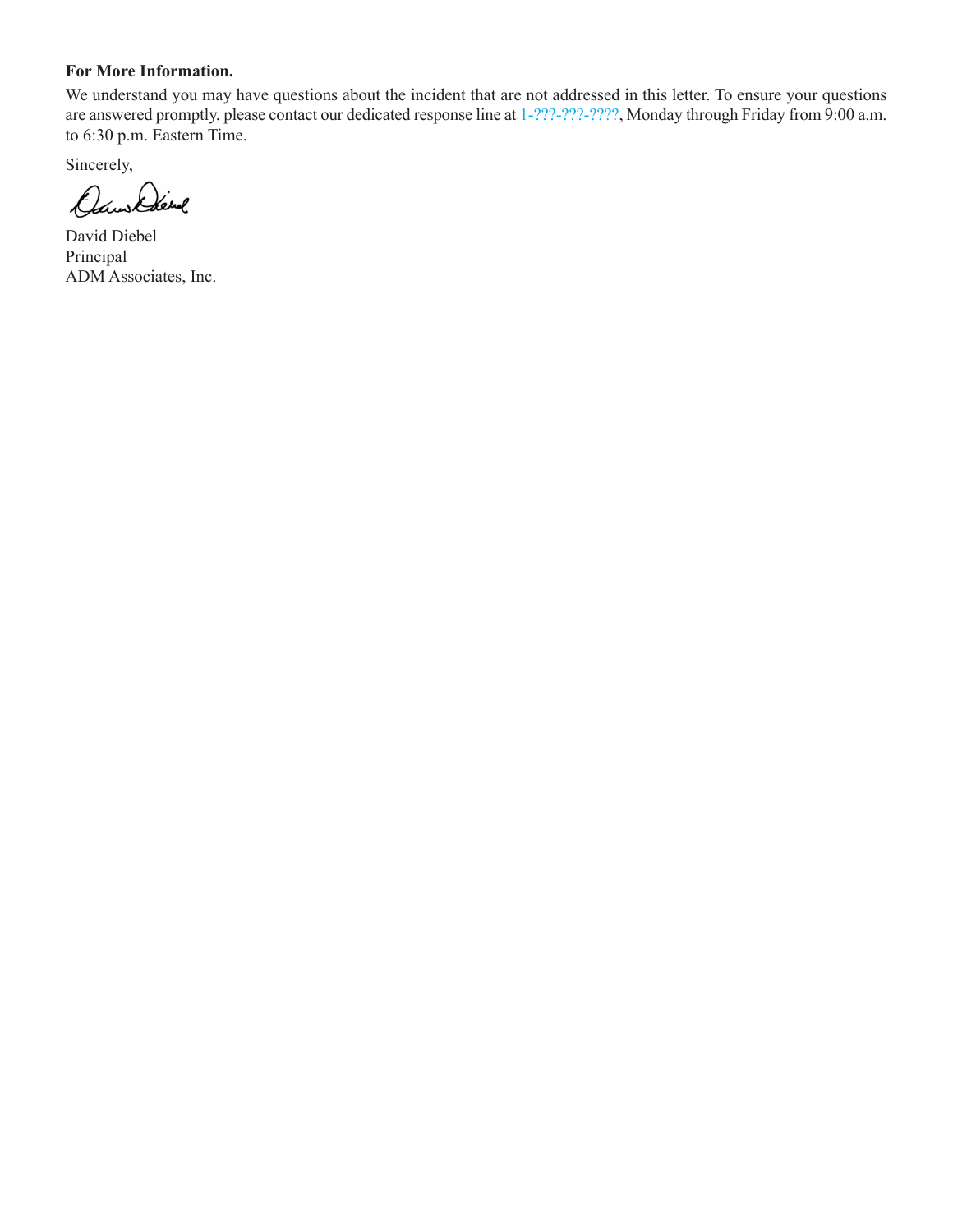## **Steps You Can Take to Help Protect Personal Information**

## **Activate the Credit Monitoring**

To help relieve concerns and restore confidence following this incident, we have secured the services of Kroll to provide identity monitoring at no cost to you for one year. Kroll is a global leader in risk mitigation and response, and their team has extensive experience helping people who have sustained an unintentional exposure of confidential data. Your identity monitoring services include Credit Monitoring, Fraud Consultation, and Identity Theft Restoration.

Visit **https://enroll.krollmonitoring.com** to activate and take advantage of your identity monitoring services. *You have until <<b2b\_text\_6(activation deadline)>> to activate your identity monitoring services.* Membership Number: **<<Membership Number s\_n>>**

For more information about Kroll and your Identity Monitoring services, you can visit info.krollmonitoring.com.

Additional information describing your services is included with this letter.

# **KRVLL**

# **TAKE ADVANTAGE OF YOUR IDENTITY MONITORING SERVICES**

You have been provided with access to the following services from Kroll:

# **Single Bureau Credit Monitoring**

You will receive alerts when there are changes to your credit data—for instance, when a new line of credit is applied for in your name. If you do not recognize the activity, you'll have the option to call a Kroll fraud specialist, who will be able to help you determine if it is an indicator of identity theft.

# **Fraud Consultation**

You have unlimited access to consultation with a Kroll fraud specialist. Support includes showing you the most effective ways to protect your identity, explaining your rights and protections under the law, assistance with fraud alerts, and interpreting how personal information is accessed and used, including investigating suspicious activity that could be tied to an identity theft event.

### **Identity Theft Restoration**

If you become a victim of identity theft, an experienced Kroll licensed investigator will work on your behalf to resolve related issues. You will have access to a dedicated investigator who understands your issues and can do most of the work for you. Your investigator will be able to dig deep to uncover the scope of the identity theft, and then work to resolve it.

Kroll's activation website is only compatible with the current version or one version earlier of Chrome, Firefox, Safari, and Edge. To receive credit services, you must be over the age of 18 and have established credit in the U.S., have a Social Security number in your name, and have a U.S. residential address associated with your credit file.

### **Monitor Your Accounts**

Under U.S. law, a consumer is entitled to one free credit report annually from each of the three major credit reporting bureaus, Equifax, Experian, and TransUnion. To order your free credit report, visit www.annualcreditreport.com or call, toll-free, 1-877-322-8228. You may also directly contact the three major credit reporting bureaus listed below to request a free copy of your credit report.

Consumers have the right to place an initial or extended "fraud alert" on a credit file at no cost. An initial fraud alert is a one-year alert that is placed on a consumer's credit file. Upon seeing a fraud alert display on a consumer's credit file, a business is required to take steps to verify the consumer's identity before extending new credit. If you are a victim of identity theft, you are entitled to an extended fraud alert, which is a fraud alert lasting seven years. Should you wish to place a fraud alert, please contact any one of the three major credit reporting bureaus listed below.

As an alternative to a fraud alert, consumers have the right to place a "credit freeze" on a credit report, which will prohibit a credit bureau from releasing information in the credit report without the consumer's express authorization. The credit freeze is designed to prevent credit, loans, and services from being approved in your name without your consent. However, you should be aware that using a credit freeze to take control over who gets access to the personal and financial information in your credit report may delay, interfere with, or prohibit the timely approval of any subsequent request or application you make regarding a new loan, credit, mortgage, or any other account involving the extension of credit. Pursuant to federal law, you cannot be charged to place or lift a credit freeze on your credit report. To request a credit freeze, you will need to provide the following information:

- Full name (including middle initial as well as Jr., Sr., II, III, etc.);
- Social Security number;